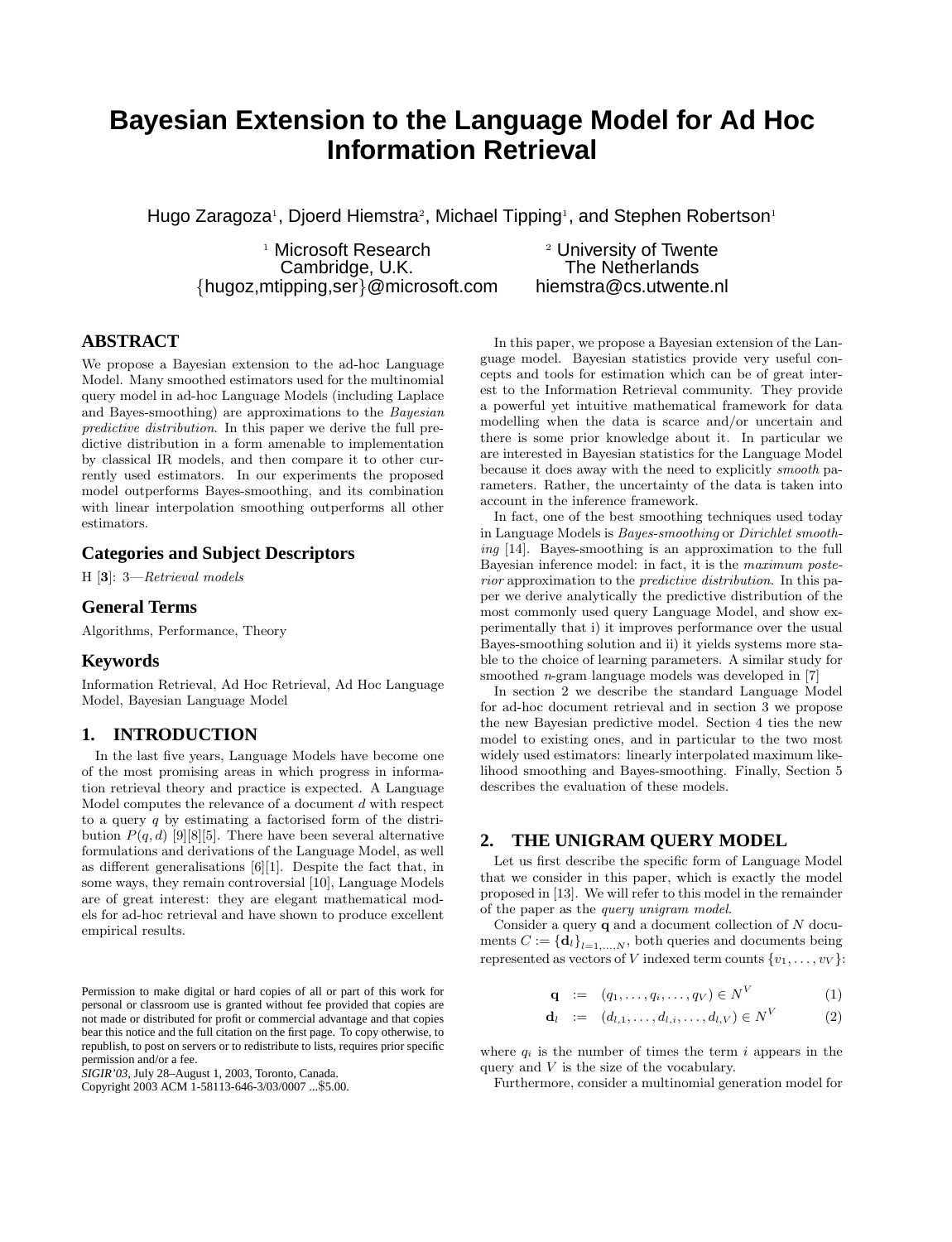each document, parameterised by the vector:

$$
\theta_l = (\theta_{l,1}, \ldots, \theta_{l,i}, \ldots, \theta_{l,V}) \in [0,1]^V
$$
,  $\sum_{i=1}^V \theta_{l,i} = 1$ ,

which indicates the probabilities of emission of the different terms in the vocabulary.

Finally, let us also define the *length* of a query  $(n_{q})$  and document  $(n_l)$  as the sum of their components (e.g.  $n_{\mathbf{q}} := \sum_i q_i$ ).  $\, q_i)$ .

Under this model, the probability of generating a particular query  $q$  with counts  $q$  is given by the product:

$$
P(\mathbf{q}|\theta_t) = Z_{\mathbf{q}} \prod_{i=1}^{V} (\theta_{l,i})^{q_i}
$$
 (3)

and, similarly for documents:

$$
P(\mathbf{d}_l|\theta_l) = Z_{\mathbf{d}_l} \prod_{i=1}^V (\theta_{l,i})^{d_{l,i}} \tag{4}
$$

where  $Z_{\mathbf{q}} = \begin{pmatrix} n_{\mathbf{q}} \\ n_{\mathbf{q}} \end{pmatrix}$  $q_1, \ldots, q_V$  $\Big)$  and  $Z_{\mathbf{d}_l} = \left( \begin{array}{c} n_l \ d_{l,1}, \ldots, d_{l,V} \end{array} \right)$ are constants with respect to the model parameters  $<sup>1</sup>$ .</sup>

The unigram query model postulates that the relevance of a document to a query can be measured by the probability that the query is generated by the document. By this it is meant the likelihood of the query (3) when the parameters  $\theta_l$  are estimated using  $\mathbf{d}_l$  as a sample of the underlying distribution.

The central problem of this model is then the estimation of the parameters  $\theta_{l,i}$  from the document counts  $\mathbf{d}_l$ , the collection counts  $\left\{cf_i := \sum_{l=1}^N d_{l,i}\right\}_{i=1..V}$  and the size of the collection N.

Given an infinite amount of data, (or, in our case, given infinitely long documents), the value of these parameters could be easily estimated by their empirical estimates:

$$
\widehat{\theta_{l,i}} = \frac{d_{l,i}}{n_l} \;, \tag{5}
$$

also referred to as the maximum likelihood estimates since they maximised the likelihood of the documents as defined in (4) . Unfortunately, if we have only very little data for the estimation of these parameters (in our case, a single smallish document) the empirical estimator is not good: it greatly underestimates the probability of rare words and over-estimates the probability of frequent ones. This is specially dangerous for terms present in the query but not in the document  $({d_{l,i} = 0|q_{i\neq0}})$ , also referred to as unseen words) for which the empirical estimate is 0, thus driving the document score to zero regardless of the other matching terms in the query and document.

To alleviate the effect of small data samples, different estimation schools propose different techniques (indeed, different philosophies!) These lead to different adjustments to the empirical estimate (5), often referred to as smoothed estimates. Two smoothing techniques have been favoured in the past for Language Models: the maximum-posterior estimator and the linearly-interpolated maximum likelihood estimator [2, 13]. These are discussed in Section 4.

$$
\begin{array}{c} \n\mathbf{1} \left( n \right. \\
\left( n_1, \ldots, m_k \right) \n\end{array} := \frac{n!}{\prod_{i=1}^k m_i!}
$$

#### **3. BAYESIAN LANGUAGE MODEL**

The problem of small data samples and resulting parameter uncertainty suggests the use of Bayesian techniques. Such an approach offers a natural and principled way to take account of uncertainty by integrating out the unknown model parameters.

Initially, rather than find a single point estimate for the parameter vector  $\theta_l$ , a *distribution* over  $\theta_l$  is obtained by combining a prior distribution over the model parameters  $P(\theta_l)$  with the observation likelihood  $P(\mathbf{d}_l|\theta_l)$  using Bayes' rule:

$$
P(\theta_l|\mathbf{d}_l) = \frac{P(\theta_l)P(\mathbf{d}_l|\theta_l)}{P(\mathbf{d}_l)}
$$
(6)

If the document  $\mathbf{d}_l$  is large, then we would expect the *poste*rior  $P(\theta_l|\mathbf{d}_l)$  to reflect this and to be relatively narrow. In the case of a small document, the posterior would be much broader, thus encapsulating the uncertainty in the value of  $\theta_l$ .

While the mode of this posterior is exploited by existing maximum-posterior techniques, a more powerful approach is to take account of posterior uncertainty when evaluating the probability of q by computing the predictive distribution:

$$
P(\mathbf{q}|\mathbf{d}_l) = \int_{\theta} P(\mathbf{q}|\theta_l) P(\theta_l|\mathbf{d}_l) d\theta_l \tag{7}
$$

$$
= \frac{1}{P(\mathbf{d}_l)} \int_{\theta_l} P(\mathbf{q}|\theta_l) P(\mathbf{d}_l|\theta_l) P(\theta_l) d\theta \quad (8)
$$

where we use the fact that document and query are assumed to be generated by the same distribution<sup>2</sup>.

It can be seen that the predictive distribution results from averaging the probability of q under the model over all possible parameter values, weighted by their posterior probability  $P(\theta_l|\mathbf{d}_l)$ . In the case of abundant data, where the posterior  $P(\theta_l|\mathbf{d}_l)$  is peaked around some value  $\hat{\theta}_l$  then it can be seen that  $P(\mathbf{q}|\mathbf{d}_l) \approx P(\mathbf{q}|\hat{\theta}_l)$  and the conventional maximum likelihood predictor, from (5), is recovered. Conversely, when the posterior is broad, the averaging process accounts for the uncertainty in the parameter values.

The choice of prior probability distributions is central to Bayesian inference, especially in the context of small data samples. In theory one should choose a prior distribution that reflects the available knowledge on what makes a good solution. In practice, we are restricted to those distributions for which we can compute the integral in (7). In most cases the only available choice for a prior is the natural conjugate of the generating distribution, as defined below.

A distribution  $P(\theta)$  is called the natural conjugate of the distribution  $P(x|\theta)$  if the resulting posterior distribution  $P(\theta|x) = P(x|\theta)P(\theta)P(x)^{-1}$  is of the same functional form as the prior  $P(\theta)$  [4, section 2.4]. The natural conjugate of a multinomial distribution is the Dirichlet distribution:

$$
P(\theta) = Z'_{\alpha} \prod_{i=1}^{V} (\theta_i)^{\alpha_i - 1}
$$
 (9)

with  $Z'_\alpha = \frac{\Gamma(n_\alpha)}{\prod_{i=1}^V \Gamma(\alpha_i)}$  which does not depend on the parameters  $\theta$ .

We can verify that under this prior the resulting posterior

<sup>2</sup>Alternatively, [14] consider two separate distributions sufficiently similar to make (7) still a valid approximation.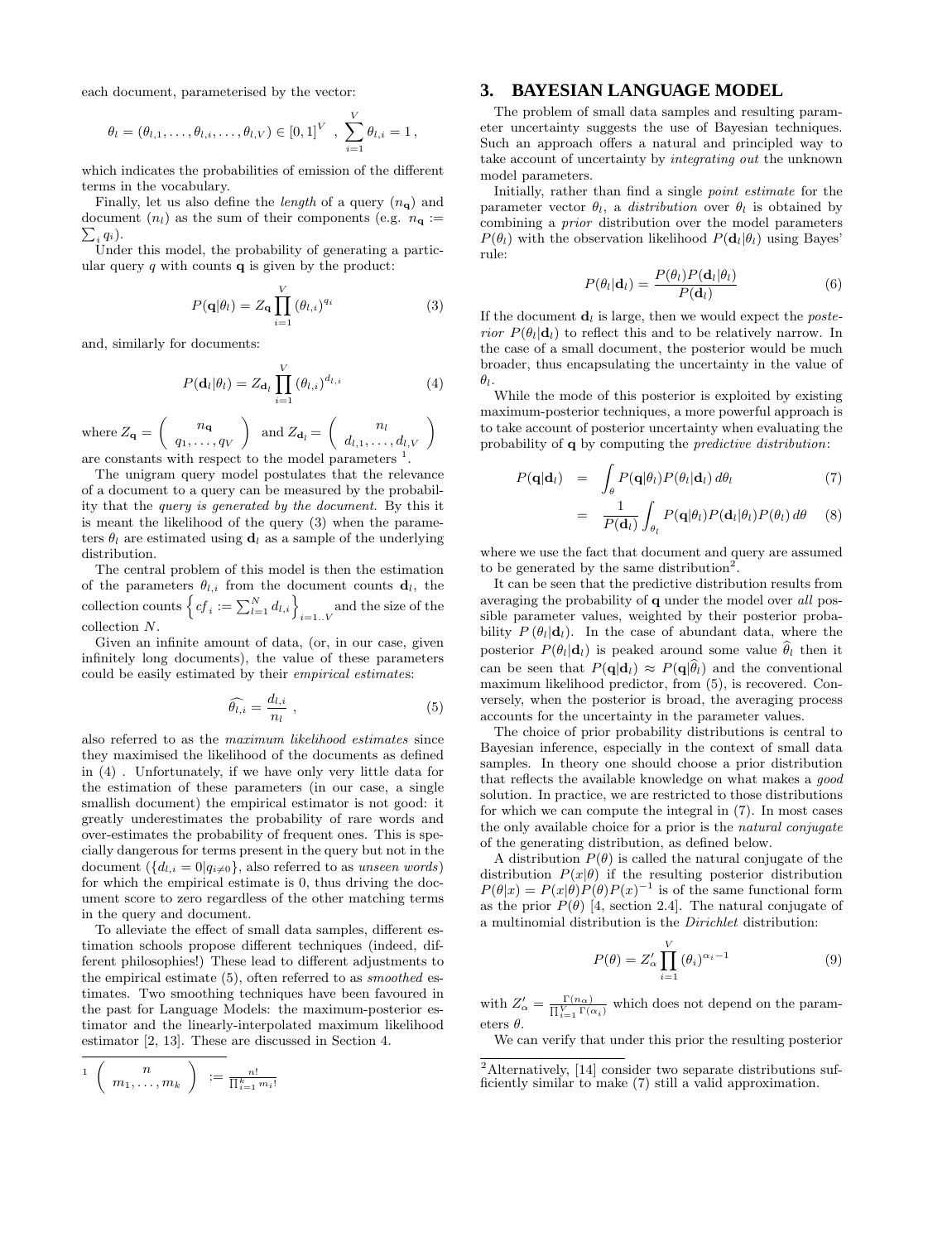distribution is Dirichelet as well:

$$
P(\theta|\mathbf{d}_l) = \frac{\Gamma(n_{\mathbf{d}_l} + n_{\alpha})}{\prod_{i=1}^{V} \Gamma(d_{l,i} + \alpha_i)} \prod_{i=1}^{V} (\theta_i)^{d_{l,i} + \alpha_i - 1}
$$

We will choose  $(9)$  as our prior distribution. This distribution has a number of *hyper-parameters*  $\alpha_i$  equal to the number of parameters in the model. By virtue of the prior these can be interpreted as additional data or pseudo-counts; we discuss in 3.1 how to set their value.

Finally, given (9) we can compute the predictive distribution (see detailed derivation in Appendix I):

$$
P(\mathbf{q}|\mathbf{d}_{l}) = Z_{\mathbf{q}} Z_{\mathbf{d}_{l}+\alpha}^{\prime} \int \prod_{i=1}^{V} (\theta_{i})^{q_{i}+d_{l,i}+\alpha_{i}-1} \qquad (10)
$$

$$
= Z_{\mathbf{q}} \frac{\prod_{i|q_{i}\neq 0} \prod_{g=1}^{q_{i}} (d_{l,i}+\alpha_{i}+g-1)}{\prod_{j=1}^{n_{\mathbf{q}}}(n_{\mathbf{d}_{l}}+n_{\alpha}+j-1)} \qquad (11)
$$

This constitutes our new document scoring function. By taking the log and separating out the terms in the query not appearing in the document, we can rewrite it in its final form:

$$
\log P(\mathbf{q}|\mathbf{d}_l) = \sum_{\substack{i|(q_i,d_i)\neq 0 \ g=1}} \sum_{g=1}^{q_i} \log \left(1 + \frac{d_{l,i}}{\alpha_i + g - 1}\right)
$$

$$
- \sum_{j=1}^{n_{\mathbf{q}}} \log (n_{\mathbf{d}_l} + n_{\alpha} + j - 1)
$$

$$
+ \sum_{i|q_i \neq 0} \sum_{g=1}^{q_i} \log (\alpha_i + g - 1) + \log Z_{\mathbf{q}} (12)
$$

where the last two terms can be dropped as they are document independent. We discuss the similarities and differences between this function and the traditional multinomial query model at the end of section 4.

#### **3.1 Setting the hyper-parameter values**

The value of the hyper-parameters  $\alpha$  depends on our prior knowledge of the problem: before we are given the document  $\mathbf{d}_l$ , what do we know about the form of the queries generated by it? Several possibilities exist. One is to attribute equal probability to all words in the query, that is, to set all the  $\alpha_i$  to some constant. As we will see in section 4 this leads to different maximum-likelihood smoothed estimates.

A better option is to fit the prior distribution to the collection statistics, since these are known. In the absence of any other information, we will assume that the documents (and query) resemble the average document. The average term count for term  $t_i$  is proportional to  $P(v_i|C) := \frac{\sum_l d_l, i}{\sum_l n_l}$ , the prior probability of observing term  $v_i$  in a document.

On the other hand, the mean of the posterior distribution in (3) is known to be:  $\overline{\theta_i} = \frac{\alpha_i}{n_\alpha}$  [4, Appendix A.2]. Setting this mean to be equal to the average term count we have the constraint:

$$
\frac{\alpha_i}{n_\alpha} \propto P(v_i|C)
$$

and therefore we can set  $\alpha_i = \mu P(v_i|C)$  and  $n_\alpha = \mu$ , where the value of  $\mu$  is yet undetermined. We will use it as a free parameter in our empirical evaluation of this model.

# **4. RELATIONSHIP TO OTHER SMOOTH-ING MODELS**

Three types of smoothed maximum likelihood estimators have been used to implement the Language Model: Laplacesmoothing, Bayes-smoothing and linear interpolation smoothing [2, 13].

A standard approximation to the Bayesian predictive distribution  $(7)$  is the so called *maximum posterior* (MP) distribution. This approximation consists in replacing the integral of the posterior in (7), by its single maximum value:

$$
P(\mathbf{q}|\mathbf{d}) \approx P(\mathbf{q}|\theta_l^{MP}) = \prod_{i=1}^{V} (\theta_{l,i}^{MP})^2
$$

With a Dirichelet prior, the maximum posterior distribution is known analytically [4]:

$$
\theta_{l,i}^{MP} = \frac{d_{l,i} + \alpha_i - 1}{n_l + n_\alpha - V}
$$

Setting  $\alpha_i = 1$  we obtain the maximum likelihood estimator:

$$
\theta_{l,i}^{\text{ML}} = \frac{d_{l,i}}{n_l}
$$

Setting  $\alpha_i = 2$  or more genrally setting  $\alpha_i = \lambda + 1$  we obtain the Laplace smoothing estimators:

$$
\theta_{l,i}^{LA1} = \frac{d_{l,i} + 1}{n_l + V}
$$

$$
\theta_{l,i}^{LA\lambda} = \frac{d_{l,i} + \lambda}{n_l + \lambda * V}
$$

Finally, setting  $\alpha_i = \mu P(v_i|C)$  (as described in section 3.1) we obtain the Bayes-smoothing estimate:

$$
\theta_{l,i}^{BS} = \frac{d_{l,i} + \mu P(v_i|C)}{n_l + \mu}
$$

We can see from this that these different smoothed estimators are approximations to the full estimator obtained by i) replacing the predictive distribution by the maximum posterior distribution, and ii) choosing a particular value of  $\alpha^3$ 

The linear interpolation (LI) smoothing (also referred to as the Jelineck-Mercer smoothing) can be written as:

$$
\theta_{l,i}^{LI} = \lambda \theta_{l,i}^{ML} + (1 - \lambda) P(v_i|C) .
$$

This estimator cannot be derived from the predictive distribution; in fact this type of smoothing can be viewed as a mixture of two generative models.

In two-stage smoothing [14] an estimator is developed to combine the Bayes and linear interpolation estimators; this is achieved by replacing  $\theta^{ML}$  by  $\theta^{BS}$  in (4). This is a first approximation to the full Bayesian treatment of the linear interpolation smoothing method. However, the full predictive distribution of the mixture model underlying this method does not have an analytical solution, and its treatment is beyond the scope of this paper.

Let us now look at the scoring functions resulting from these estimators. We first note that in the case of BS and LI the probability of an unseen word (i.e.  $\theta_{l,i}$  when  $d_{l,i} = 0$ ) can

<sup>3</sup>Bayesian statistics is not the only way to derive these estimators. For an alternative treatment see for example [12].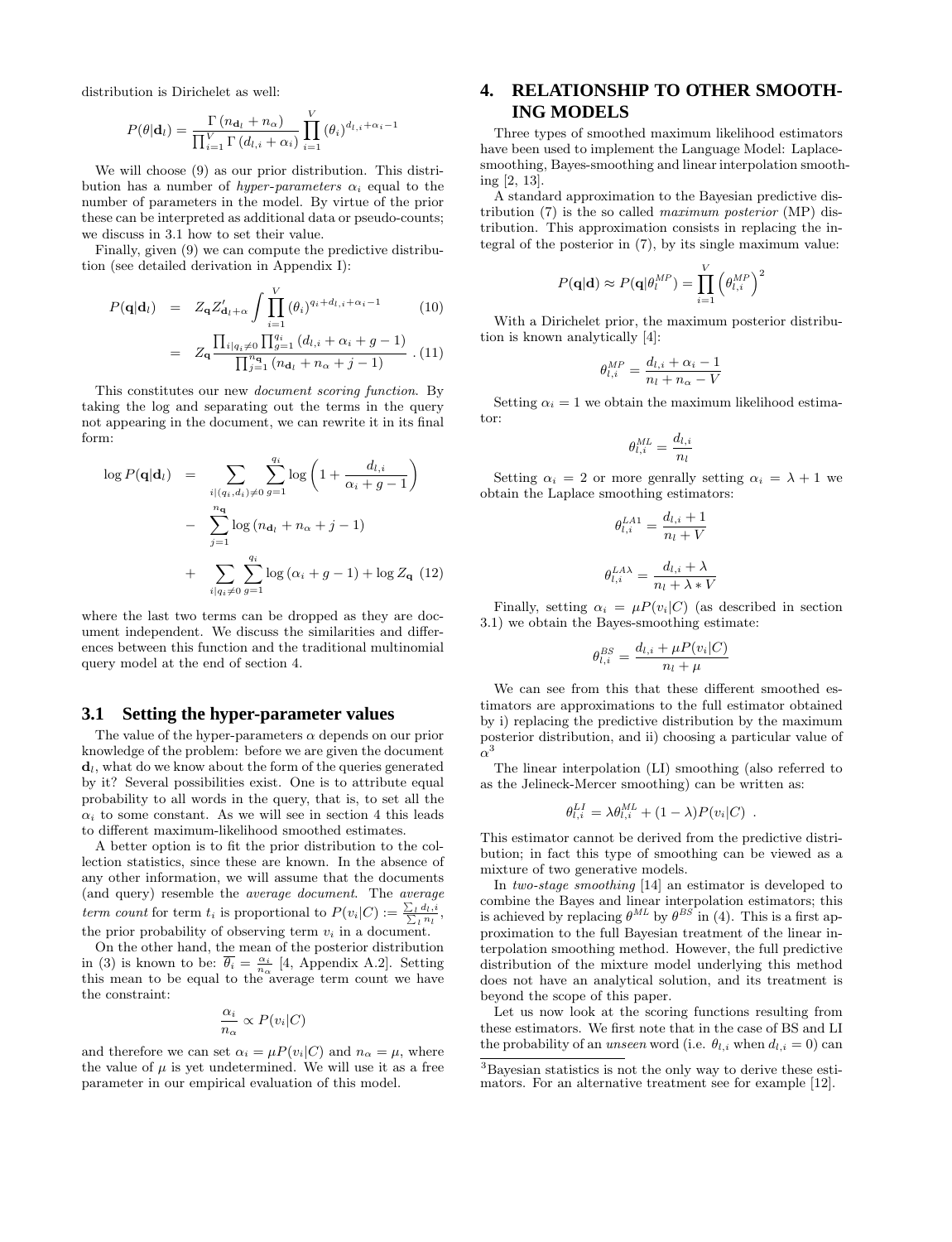be written as  $\beta_l P(v_i|C)$  where  $\beta_l$  is a document dependant constant and  $P(v_i|C)$  was previsouly defined. When this is the case we can rewrite the unigram query model  $(3)[13]$  as:

$$
\log P(\mathbf{q}|\theta_l) \propto_{rank} \sum_{i|(q_i,d_{l,i})>0} q_i \log \frac{\theta_{l,i}}{\beta_l P(v_i|C)} + n_{\mathbf{q}} \log \beta_l \quad (13)
$$

where the first term only involves query-document matches. If we use any of the other estimators in this section then  $\theta_{l,i|dl_i=0} = \beta_l$  and so (13) holds replacing the last term by  $\beta_l$ . If we use a fall-back smoothing model with any estimator then (13) is always true.

Therefore (13) is quite a general formulation of the unigram query model. Arriving to an equation of this form is crucial for the efficient implementation of the ad-hoc system, for three reasons: i) a fast inverted index can be used to retrieve the weights needed to compute the first term, ii) the number of operations to compute the first term depends only on the number of term-indices matching, and iii) the cost of computing the second term is negligeable. The implementation cost for all the estimators considered here is therefore similar. There exist other estimators that cannot be written in the form of (13), but their implementation in a real IR system is problematic and we have not considered them here.

We note that the Bayesian predictive model proposed in this paper leads to a scoring function similar to (13), except that: i) the number of operations to compute the first term in (13) depends now on the number of terms (as oppossed to the number of indices) matching, and ii) the last term cannot be pre-computed since it depends on the query, but its computational cost remains negligible. Therefore, the proposed Bayes predictive model leads to an ad-hoc model only slightly more expensive to compute than the original one, and can be implemented in a real scale IR system.

In fact, the scoring functions resulting from the Bayes predictive distribution and Bayes-smoothing are very similar. Looking at the first term only (the score of matching terms) we can observe that these two functions converge for very long documents and for very short queries, i.e. when uncertainty about the document score is less. The great similarity of the two functions is also an indication of how good in practice the maximum posterior approximation (and thus Bayes smoothing) is, compared to the full predictive distribution.

#### **5. EMPIRICAL EVALUATION**

When measuring the performance of ad-hoc retrieval systems we are attempting to estimate the true performance of the system, that is, the averaged performance over all the future (and therefore unknown) documents and queries. It is well known that the true performance can be arbitrarily far off the performance observed on the *training* collection, that is, the collection being used to optimise the model's parameters. For this reason it is important to differentiate between a training and a test collection.

In ad-hoc retrieval this differentiation can be tricky. Because document collections tend to be stable or even completely fixed it makes sense to use the same train and test document collection. This is not the case however for queries. Therefore the performance of an ad-hoc system must be evaluated on a test collection of queries and relevance judgements different from the *training* collection. Most model parameters depend only on the document's counts, and thus will not be effected by the choice of query and relevance judgements set collection. However, the smoothing parameters (and hyper-parameters) do depend on this choice. Therefore, when optimising parameters, we cannot draw conclusions from the performance observed on a single set of queries.

In order to simulate the process of deciding optimal learning parameter values in a real setting we used the document collections used in TREC6 and TREC7, and TREC6 and TREC7 queries and query-relevance sets. We produced results for each set of TREC queries separately for a range of smoothing parameters, and then looked at the performance of a set obtained with the parameter setting optimal to the other set. This is a crude form of 2-fold cross validation, but has the advantage of producing results comparable to those previously published on TREC collections.

Data pre-processing was standard: terms were stemmed using the Porter stemmer and stop words were removed as well as words appearing fewer than 3 times. Queries were constructed concatenating the title and description of each topic. The TREC7 document collection was used (TREC6 relevance judgements about the Congressional Records collection were ignored). As well as the experiments reported, we have performed exploratory evalutions using other types of queries (e.g. shorter and longer) and other collections; these experiments yielded results similar to those presented here. Nevertheless an exhaustive evaluation of the proposed model remains to be done. We report two performance measures averaged over queries (i.e. macro-averages): uninterpolated average precision on the top 1000 retrieved documents, and precision after retrieving 10 relevant documents 4 (or after all relevant documents if there were less than 10 in total). For each model, we have indicated in bold underlined the value obtained on a TREC query set when using the optimal parameter settings obtained from the other TREC query set.

Tables 1 and 2 present the results obtained for the models discussed previously, for different values of the models parameters and for the two sets of queries. Performance of the ML and Laplace estimators are so much worse than that of the others and are not reported here.

First we note that the new model yields comparable results to the two best reported smoothing models (Bayessmoothing and the mixture model). Second, we note that in the case of the Bayes predictive model the optimal parameter setting is roughly the same for both query sets and both measures. Average precision peaks at roughly 1K for both sets. Conversely, for Bayes-smoothing this value varies greatly. For example, using  $\mu = 2K$  with the Bayessmoothing model yields excellent results for TREC7 but poor results for TREC6: this is a clear case of overfiting. We do not observe this effect in the new Bayes predictive model. One of the hopes in developing the Bayesian predictive model was to take into account the difference of data uncertainty in short and long documents and in common and rare terms. The fact that this model improves on the Bayessmoothing model seems to indicate that we have succeeded in doing so, at least to some extent. The gains are even more impressive for precision at recall=10, as reported in table 2; the new model seems to improve results especially in the

<sup>4</sup>We chose this measure instead of the traditional Prec@10 measure to compare the performance of the different estimators in a low-recall regime.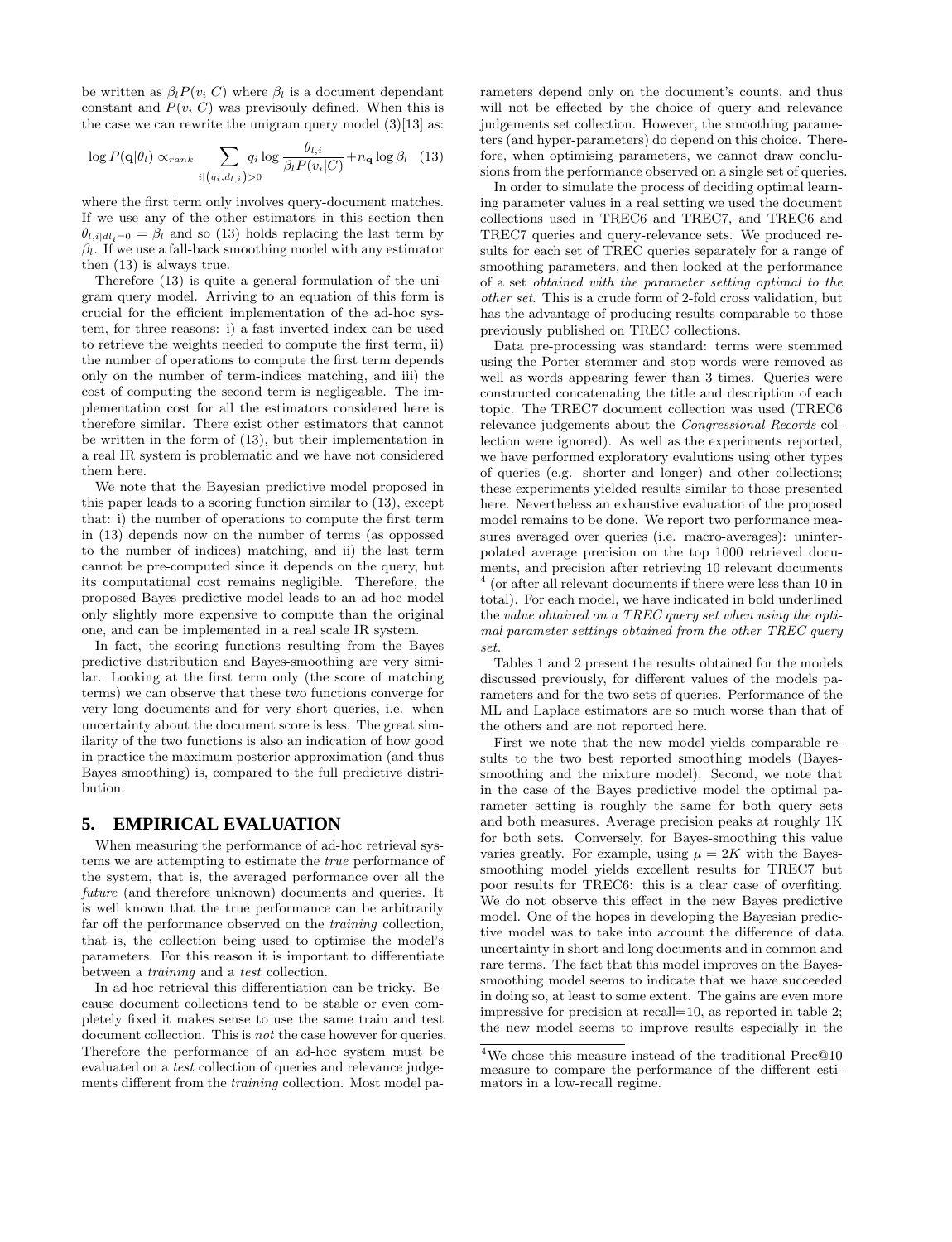Table 1: Average precision (1E-3) results for the different smoothed estimators.

| Bayes-Predictive     | $\mu$ :     | 400  | 600  | 800 | 1000 | 2000 |
|----------------------|-------------|------|------|-----|------|------|
| TREC7                |             | 230  | 234  | 235 | 237  | 233  |
| TREC <sub>6</sub>    |             | 201  | 214  | 217 | 218  | 215  |
| Bayes-Smoothing      | $\mu$ :     | 1K   | 2K   | 5K  | 10K  | 40K  |
| TREC7                |             | 236  | 241  | 236 | 228  | 212  |
| TREC <sub>6</sub>    |             | 151  | 181  | 212 | 223  | 222  |
| Linear Interpolation | $\lambda$ : | 0.01 | 0.05 | 0.1 | 0.2  | 0.3  |
| TREC7                |             | 214  | 232  | 240 | 203  | 186  |
| TREC <sub>6</sub>    |             | 159  | 196  | 219 | 84   | 31   |

Table 2: Precision at recall=10 (1E-3) results for the different smoothed estimators.

| $\mu$ :     | 400  | 600  | 800 | 1000 | 2000 |
|-------------|------|------|-----|------|------|
|             | 349  | 363  | 370 | 370  | 355  |
|             | 345  | 347  | 340 | 334  | 330  |
| $\mu$ :     | 1K   | 2K   | 5K  | 10K  | 40K  |
|             | 341  | 352  | 344 | 333  | 320  |
|             | 214  | 252  | 293 | 305  | 294  |
| $\lambda$ : | 0.01 | 0.05 | 0.1 | 0.2  | 0.3  |
|             | 337  | 359  | 373 | 313  | 257  |
|             | 276  | 323  | 346 | 131  | 50   |
|             |      |      |     |      |      |

low recall region, again indicating that some documents receiving high scores with Bayes-smoothing were successfully demoted by the Bayes predictive model.

Linear interpolation smoothing yields slightly better results than Bayes-smoothing and the Bayes predictive model, and its optimal parameter value also seems quite stable. It has been reported in the past that Bayes-smoothing leads to better performance than linear interpolation smoothing [13], although we have not seen this in our experiments. In these cases, we can expect the Bayes predictive model to produce even higher performances. Furthermore, it has been argued in [13, 14] that linear interpolation smoothing provides an extra level of smoothing more natural to IR tasks; it models background terms appearing in the query. For this reason [14] combined the Bayes-smoothing and linear-interpolation smoothing methods into one, as described in 4. As we have argued earlier, this is not so easily done in the fully Bayesian model; we are currently investigating several approximations to achieve this.

Nevertheless, it seemed interesting to combine the strengths of the Bayes predictive model and linear interpolation smoothing. For this, we adopted a "mixture of experts approach, and combined the two systems as if they were uncorrelated,

Table 3: Average precision (1E-3) results for pair-wise combinations (score products) of Bayessmoothing (BS,  $\mu = 1K$ ), Bayes predictive (BP,  $\mu = 2K$ ) and linear interpolation smoothing (LI,  $\lambda = 0.1$ ).

| Combination | TREC7 | TREC <sub>6</sub> |
|-------------|-------|-------------------|
| BP-LI       | 257   | 260               |
| BP-BS       | 253   | 250               |
| BS-LI       | 208   | 254               |

by taking the sum of their log scores. For comparison purposes we did this for every pair of models: i) Bayes predictive (BP) with linear interpolation (LI), ii) Bayes-smoothing (BS) with LI and iii) BP with BS. Results are shown in table 3. The best absolute results in average precision as well as the best relative gain, are obtained when combining the Bayes predictive model and linear interpolation smoothing. This is again evidence that the strength of the Bayes predictive model (and the derived Bayes smoothing) is complimentary to that of linear smoothing, and that they should be combined.

#### **6. CONCLUSION**

We have presented a first Bayesian analysis of the query unigram Language Model for ad hoc retrieval, and proposed a new scoring function derived from the Bayesian predictive distribution, which many smoothed estimators approximate. Furthermore, we have shown that its computational cost is only slightly greater than that of other existing estimators. Empirical evaluation of this new method shows that the new model performs better than Bayes-smoothing but not as well as linear interpolation smoothing; work remains to be done to combine in an adequate manner these two approaches. An encouraging result in this direction is that a simple combination of their scores produced the best performance. Further work also remains to be done to automatically adapt the  $\mu$  scaling parameter; we are currently investigating several techniques exploiting the analytical form of the predictive distribution. Finally, we think the Bayesian inference framework could be applied to other language models and could perhaps be used to extend this model to other tasks such as relevance feedback, query expansion and adaptive filtering.

### **7. REFERENCES**

- [1] A Berger and J Lafferty. Information retrieval as statistical translation. In M Hearst, F Gey, and R Tong, editors, SIGIR'99: Proceedings of the 22nd Annual International ACM SIGIR Conference on Research and Development in Information Retrieval, pages 222–229. ACM Press, 1999.
- [2] Stanley F. Chen and Joshua Goodman. An empirical study of smoothing techniques for language modeling. Technical Report TR-10-98, Center for Research in Computing Technology. Harvard University, August 1998.
- [3] W B Croft, D J Harper, D H Kraft, and J Zobel, editors. SIGIR 2001: Proceedings of the 24th Annual International ACM SIGIR Conference on Research and Development in Information Retrieval. ACM Press, 2001.
- [4] A. Gelman, J. B. Carlin, H. S. Stern, and D. B. Rubin. Bayesian Data Analysis. Chapman and Hall/CRC, 1985.
- [5] D Hiemstra and W Kraaij. Twenty-one at TREC-7: ad-hoc and cross-language track. In Voorhees and Harman [11], pages 227–238. NIST Special Publication 500-242.
- [6] V Lavrenko and W B Croft. Relevance-based language models. In Croft et al. [3], pages 120–128.
- [7] David J. C. MacKay and Linda C. Bauman Peto. A hierarchical dirichlet language model. Natural Language Engineering, 1(3):289–307, 1995.